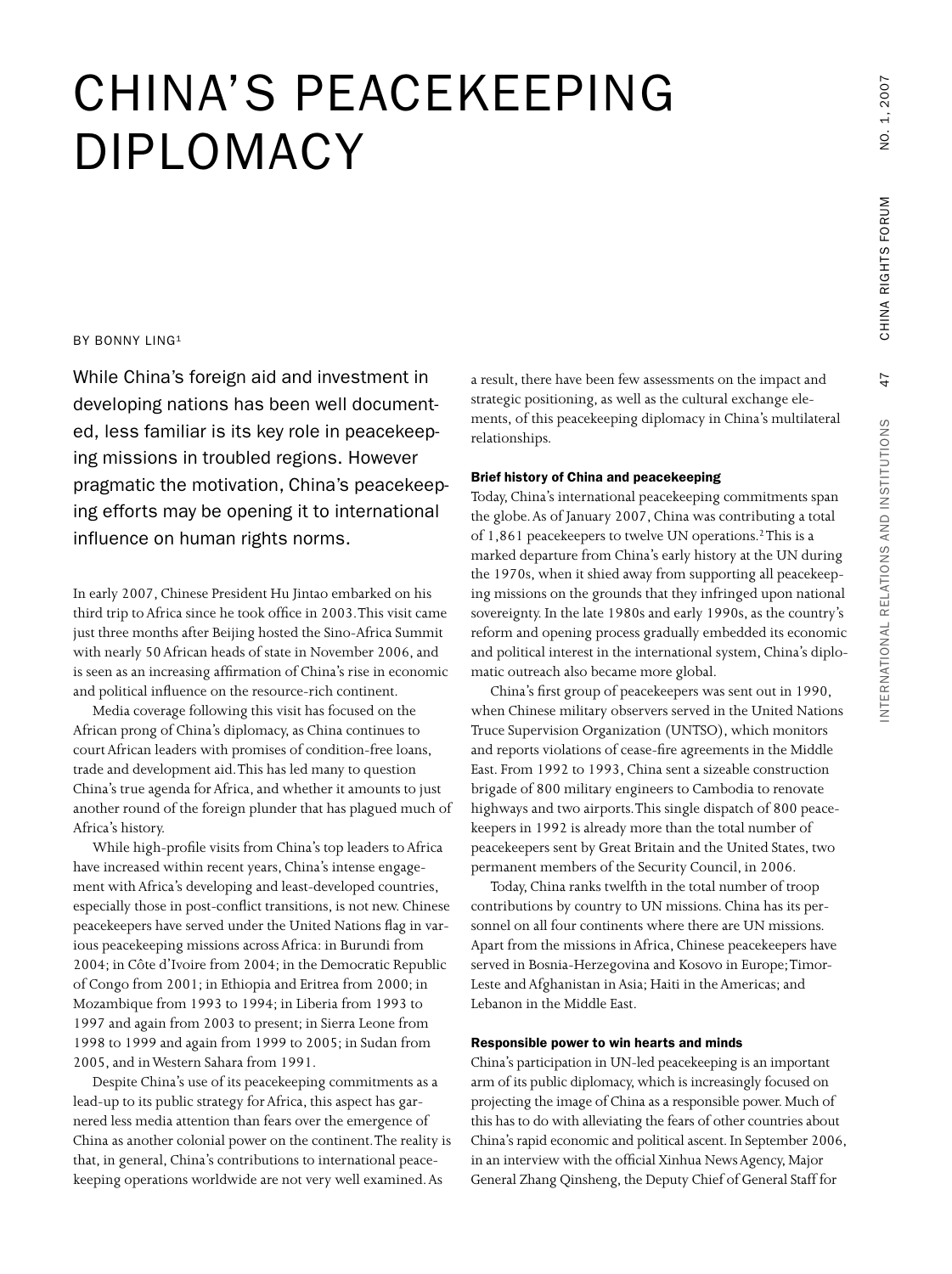

**The widow and honor guard for UN observer Du Zhaoyu accompany his body back to Beijing in August 2006. Photo: Reuters**

China's People's LiberationArmy, describes China's involvement in UN Peacekeeping in this way: "China is a peace-loving country. In addressing grave issues involving international peace and security, we are a responsible country. Peacekeeping is our mission, and it is also our fundamental principle."3

This projection of China as a responsible power is linked to the government's nationalist rhetoric aimed at defining a China where market reforms have been substituted for socialist ideology. In the same interview, Major General Zhang went on to say, "Chinese peacekeeping activities demonstrate our country's image as a responsible superpower.The quality of our troops is highly praised by international organizations and other countries,[and] in the course of our peacekeeping activities under the UN Charter, China sets a glorious example."4

During last summer's escalation of conflict between Israel and Lebanon, the domestic portrayal of China as a responsible power on the world stage took on a heightened pitch when one of its peacekeepers died in the line of fire. Chinese peacekeeper Du Zhaoyu, along with three other peacekeepers fromAustria, Finland and Canada, was killed in a UN observatory post during an Israeli bombing raid.At Du's memorial service in Beijing, his death was eulogized by Defense Minister Cao Gangchuan as demonstrating Chinese people's love of peace, and the Chinese army's importance in safeguarding world peace.5

Two months after Du Zhaoyu's death, Chinese Prime MinisterWen Jiabao confirmed that China's peacekeeping force in Lebanon would be increased to 1,000 troops—its single

largest deployment since China began participating in peacekeeping operations.

#### **The importance of being well-placed**

For much of 2006, China's personnel contributions surpassed that of all four other members of the Permanent Five of the UN Security Council,<sup>6</sup> with France a distant second.<sup>7</sup>Through its contribution of personnel to peacekeeping missions, China is filling a conspicuous physical vacuum left by theWestern members of the Permanent Five, who contribute financially to peacekeeping, but do not commit to significant troop deployment.8This has undoubtedly enhanced China's strategic positioning at the UN, especially since peacekeeping is the single most high-profile element of any UN activities on the ground.

In the real workings of the UN, the strength of this strategic positioning is reflected in the appointment of China's candidates to top key posts. China's influence was recently demonstrated in the appointment of Dr. Margaret Chan as Director-General of theWorld Health Organization in November 2006, a candidacy to which the Chinese government "attached great importance and extended full support."<sup>9</sup> A resident of Hong Kong, Dr. Chan became the first Chinese national to head a UN agency when she took up her post in Geneva in early January 2007.

Another prime example of China's increasing muscle and sophistication in the corridor lobbying that dominates international diplomacy is the appointment of the current UN Secretary-General, Ban Ki-moon of South Korea, which China strongly backed.10 In fact, so great was China's support for Ban's nomination that many officials in the U.S. administration had expressed the concern that he might be too pro-China. In Ban's first official visit to China, the newly-elected Secretary-General expressed his thanks for "China's great support when he ran for his post" and vowed "to build a harmonious UN" with close cooperation with China during his tenure.<sup>11</sup>

#### **Citizen diplomacy, peacekeeping style**

International diplomacy takes place at various levels. China's behavior at the international level is accompanied by the citizen diplomacy that naturally occurs in these settings. China's citizen diplomacy tends to be overlooked, because most observers view peacekeeping as monolithic and "hard security" military missions that are determined by the *realpolitik* and ambitions of powerful countries rather than by the individuals who comprise these operations.

The interpersonal aspect of international peacekeeping is most recognized in the form of technical training. For instance, participating in peacekeeping operation provides a good opportunity for countries to test their equipment in harsh settings. It also trains troops for rapid combat deployment, and provides key leadership experience to top military personnel while requiring them to work closely with top brass from other countries.

One Chinese military observer stationed with the UN peacekeeping mission in theWestern Sahara recounted the experience of Chinese observers with the state-of-the-art Global Positioning System (GPS) developed by the U.S.Army: